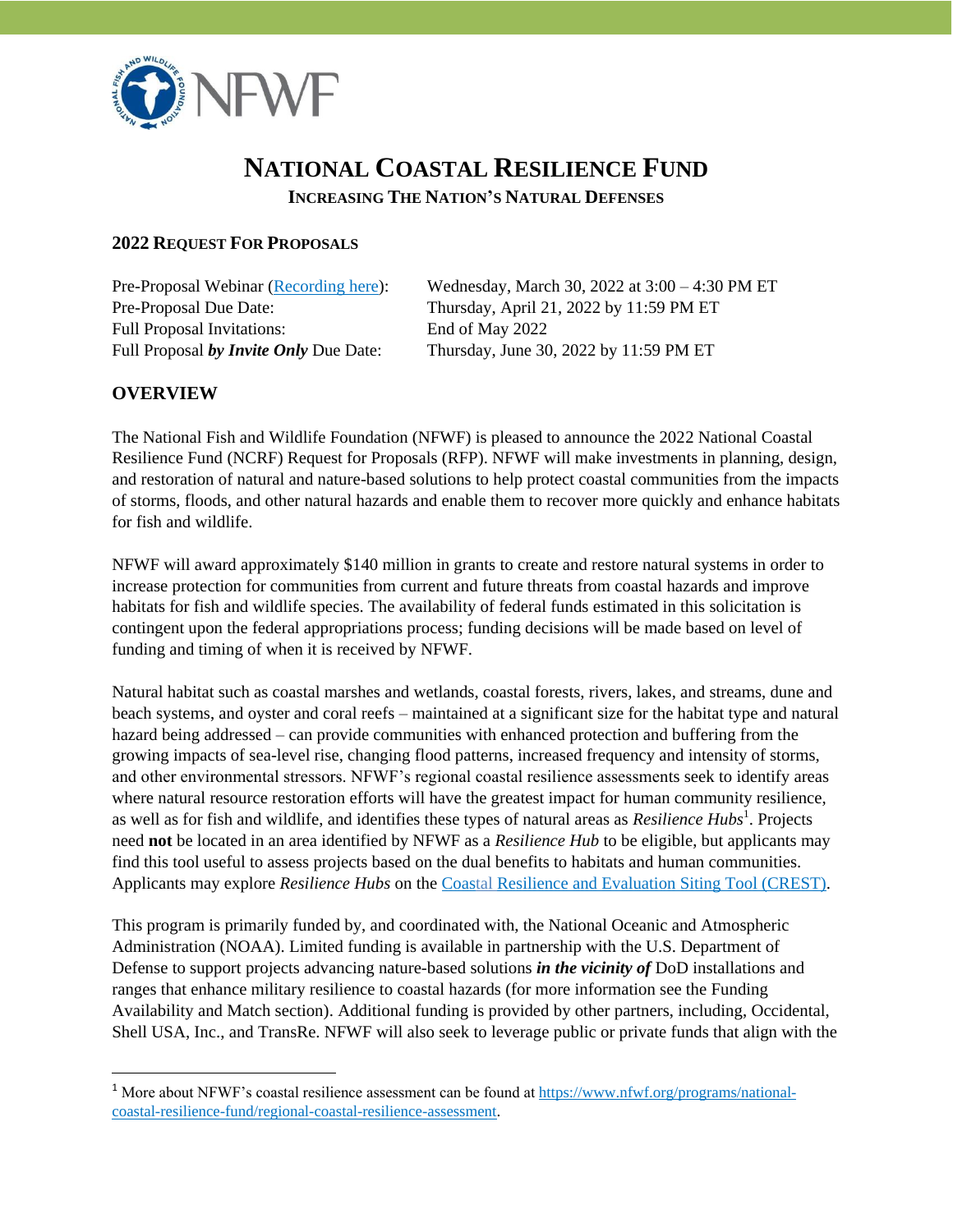goals of the NCRF projects, such as the Bezos Earth Fund awarded to NFWF in order to extend the impact of this program.

# **GEOGRAPHIC FOCUS**

The NCRF is a national program focused on enhancement of resilience for coastal communities. Projects must be located within the coastal areas of U.S. coastal states, including the Great Lakes states, and U.S. territories and tribal lands. For the purpose of this funding opportunity, the eligible project area is defined as all coastal Hydrologic Unit Code (HUC) 8 watersheds that drain to the sea and any adjacent HUC 8 watersheds that are particularly low-lying or tidally influenced ("coastal areas"),<sup>2</sup> a map of NCRFs geographic footprint can be found [here.](https://www.arcgis.com/apps/View/index.html?appid=1dd16e528fd844b49d765b51402feb8c&%3Bextent)

### **PROGRAM PRIORITIES**

All projects under this program must demonstrate a dual benefit to both coastal communities and habitats. The NCRF supports projects that will result in the creation and/or restoration of natural systems in order to increase the resilience of communities from coastal hazards and improve habitats for fish and wildlife species.

Award decisions will be made based on regional circumstances and needs, but all proposals must address the following priorities:

- **Nature-Based Solutions**: Projects must focus on identifying or implementing natural, naturebased or hybrid solutions,<sup>3</sup> such as restoring coastal marshes, reconnecting floodplains, rebuilding dunes or other natural buffers, or installing living shorelines to both reduce climate risks to communities while enhancing habitats (hereinafter "nature-based solutions").
- **Community Resilience Benefit**: Projects must show clear benefits in terms of reducing current and projected threats to communities from coastal hazards, including, but not limited to: sea-level rise, lake-level change, coastal erosion, increased frequency and intensity of storms, and impacts from other chronic or episodic factors (e.g., nuisance flooding during high tides, permafrost melt) (hereinafter collectively "coastal hazards").
- **Fish and Wildlife Benefit**: Projects must help to improve habitats for fish and wildlife species. Proposals should be as specific as possible in identifying the anticipated benefits to habitats and species that will result from the project proposed.

<sup>&</sup>lt;sup>2</sup> The NCRF footprint map can be found here

[https://www.arcgis.com/apps/View/index.html?appid=1dd16e528fd844b49d765b51402feb8c&amp%3Bextent](https://www.arcgis.com/apps/View/index.html?appid=1dd16e528fd844b49d765b51402feb8c&%3Bextent) <sup>3</sup> The term "nature-based solutions" is defined as natural, engineered and hybrid ("green-gray") approaches that strategically protect, restore, sustainably manage or mimic ecosystems to conserve or restore ecosystem functions and natural processes with the goal of reducing community exposure to natural hazards and climate stressors and enhancing habitats for fish and wildlife. In the context of the NCRF, nature-based solutions are those designed to reduce community exposure to coastal hazards and enhance the resilience of coastal communities and habitats to a changing climate.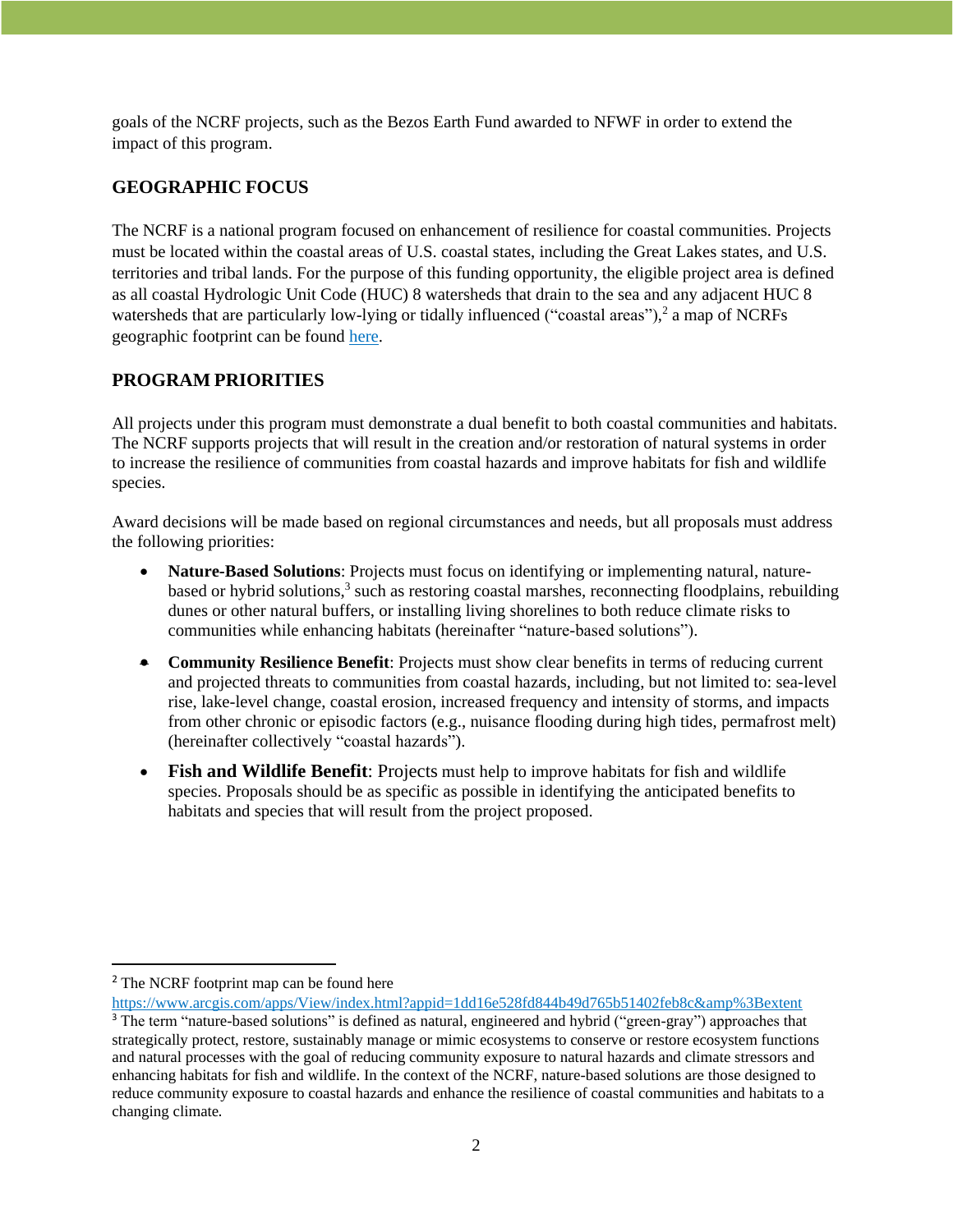Further priority will be given to projects that demonstrate:

- **Community Impact and Engagement**: Projects that benefit underserved communities and directly engage<sup>4</sup> community members in project design and implementation will be prioritized for funding. Projects should engage community-level partners (e.g., community organizations, community leaders, municipalities, NGOs) to help design, implement, and maintain projects; secure maximum benefits for communities; and ensure sustainability and long-term maintenance post-grant award. Projects that are community-led, incorporate outreach to communities, foster community engagement, and pursue collaborative management leading to measurable conservation benefits are encouraged.
- **Innovation, Transferability and Sustainability**: NFWF encourages projects that seek to reshape our thinking on what constitutes coastal community resilience to climate impacts as experienced across different geographies, including approaches that use innovative and sustainable approaches for addressing coastal hazards, in consideration of future climate risks, and transferable approaches that can be scaled for broader impact through integration into other government plans, programs, or policies.

#### **Project Categories**

To implement these program priorities, NFWF funds activities in four categories designed to advance a project through NFWF's "project pipeline" from planning to implementation: 1) Community Capacity Building and Planning; 2) Site Assessment and Preliminary Design; 3) Final Design and Permitting; 4) Restoration Implementation.



Except for *Community Capacity Building and Planning* projects*,* proposals should demonstrate the process by which the proposed project has been prioritized to address specific community threats and outline previous work that has been completed that makes the project ready for funding under the proposed pipeline category.

- Community is directly engaged through specific active engagement strategies (e.g., workshops, classroom activities, field trips, and volunteer activities (virtual or in-person);
- The project creates jobs in the target community or includes jobs training as a direct outcome of the project;
- The project engages in specific cultural activities with the community (e.g. employing cultural expertise in engagement activities); and
- Project provides community with direct decision-making authority (e.g., community voting directly informs decisions on implementation).

<sup>4</sup> Examples of activities that are considered "direct community engagement" include:

<sup>•</sup> Community partners are part of or leading the project team receiving funding through the grant;

<sup>•</sup> Community has opportunities to provide direct input into the project design and implementation (e.g., community design charrettes, resident surveys that directly inform project design and execution, community advisory committee with decision-making authority);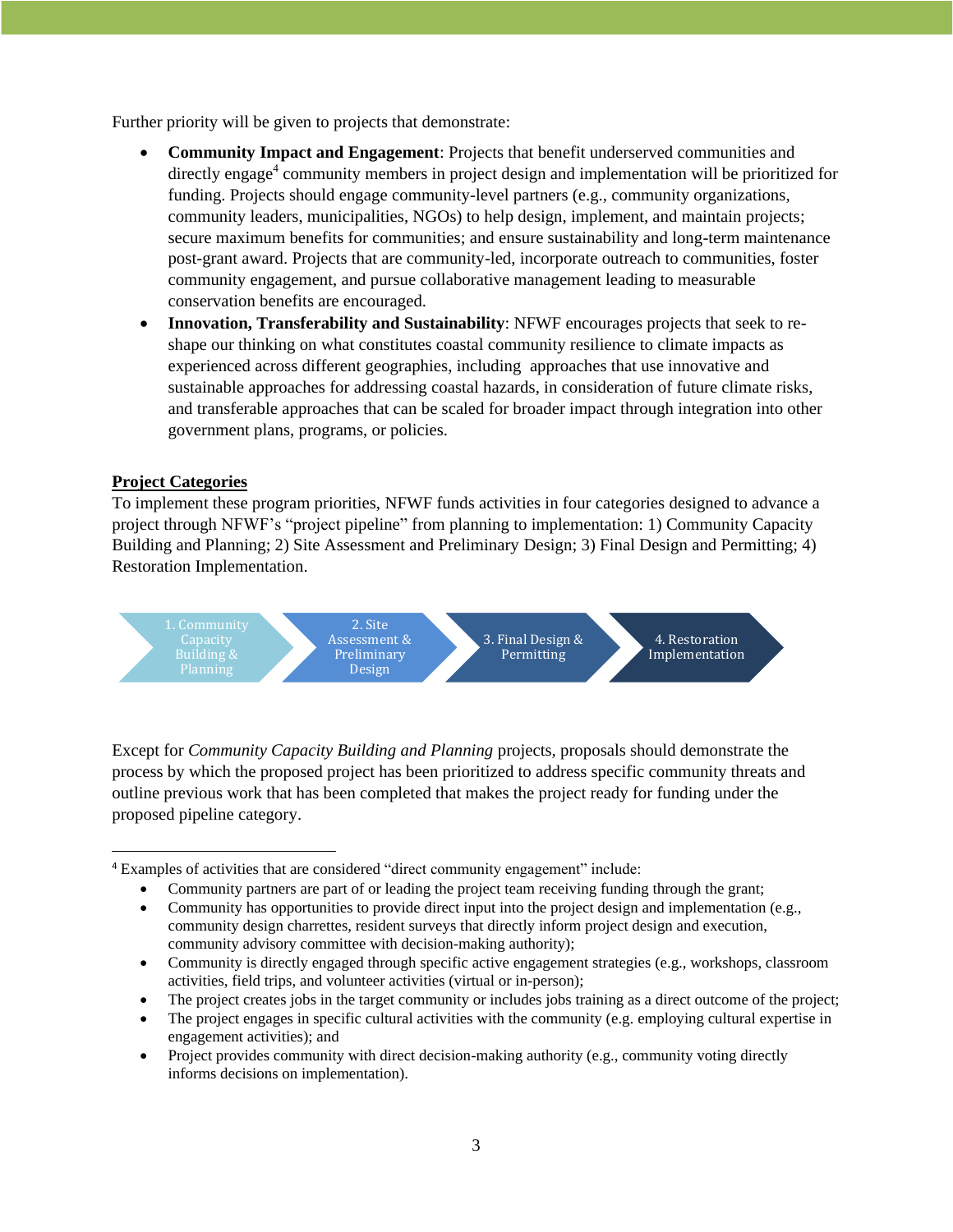Applicants should apply under the *ONE* category that best describes the purpose and activities that will be implemented during the project. While some cross-over between categories is allowed, NFWF strongly discourages "design/build" projects (i.e., proposals seeking funding to both design and construct a restoration project). Proposals that contain restoration activities should be ready to commence restoration work within six months of the start date.

**Community Capacity Building and Planning:** Many coastal communities are in the early phases of understanding and identifying their resilience needs and it is understood that proposed projects in this category may look very different depending on the goals and needs of the community and stakeholders involved. Capacity may take the form of building local expertise, providing training, engaging community members, supporting planning or broader environmental or socioeconomic data collection, among other activities.

Projects under this category should support the development of a plan or plans that prioritize resilience strategies and projects, and identify specific efforts that, when implemented, will meet community goals of increasing resilience and improving habitat for fish and wildlife. Projects should demonstrate community leadership and engagement while integrating community input in decision-making to ensure that the project is addressing the specific resilience needs and priorities of the community, helping communities identify and overcome implementation challenges, and supporting development of resilience strategies or projects that can be advanced in future years. Proposed projects should result, at a minimum, in communities that are well-prepared to begin site assessment and design for specific strategies or coastal resilience projects that enable them to seek future funding under this program or other Federal, state, or local programs.

Proposals under this category should clearly describe the coastal community(ies) and the geography(ies) for which resilience projects will be considered; how communities will be centered and engaged; the factors, criteria and methodology that will be considered in prioritizing resilience projects and strategies; and the specific nature-based solutions likely to be considered in the planning efforts. Proposals focused on smaller geographic area should consider opportunities to partner with other communities or stakeholders to increase the scale of the project's impact and to ensure broad utility and transferability of the resulting plan(s).

Applicants are encouraged to collaborate with a diverse suite of partners and sectors (e.g. residents and community leaders; community groups; local, federal, state, regional, territorial, or tribal governments or affiliates; emergency management, natural resource, transportation and/or economic development, planning and public work agencies/officials). Projects that engage and involve key partners, community members, and stakeholders throughout the planning process to ensure broad utility of the resulting resilience plan will be more competitive. Proposals should explain how these partners and stakeholders will be meaningfully involved in the planning and prioritization process, how the proposed funding will support their involvement, and how the plan and the stakeholders involved will help advance future implementation. Projects that are designed to inform decision-making at the local, state, regional, territorial, or tribal level(s) are likely to be more competitive.

**Site Assessment and Preliminary Design:** Many coastal resilience projects require preliminary design and feasibility assessments to lay the groundwork for successful implementation to meet resilience targets for communities and natural resources. Projects under this category will have been previously identified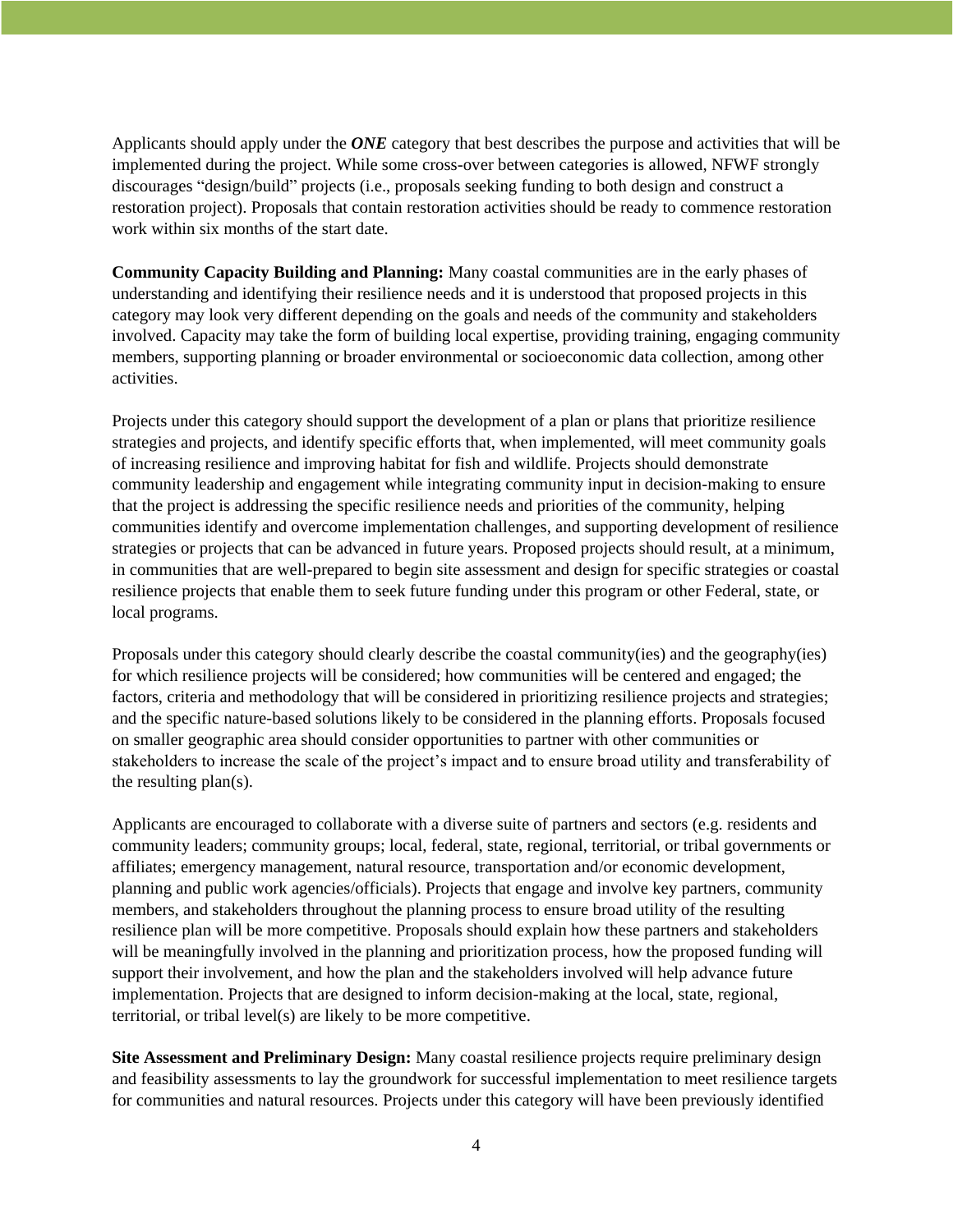and prioritized in resilience planning efforts, where more work is needed to consider and determine appropriate site(s) and project(s) for achieving resilience goals and maximizing fish and wildlife benefits. At the end of the grant period, projects under this category are expected to be ready for the next phase, final design and permitting.

Most *Site Assessment and Preliminary Design* projects are expected to result in a preliminary design that allows the community to make a "go/no-go" decision on the project (this is generally between a 30-60% design depending on the needs of the community). Eligible activities under this category include but are not limited to the evaluation of potential project sites and project alternatives, continued and expanded stakeholder engagement efforts, assessing potential risk reduction benefits of project alternatives, gathering baseline data, conducting cost-benefit analyses, preliminary engagement with permitting agencies, and preparing preliminary project designs.

Proposals should clearly describe the planning and prioritization activities that have led to selection of the proposed project and the resilience goals of the project. This can include relevant resilience or other plans for the project area, prioritization tools, cost-benefit analysis, etc. Proposals should describe and provide specific examples of the types of nature-based solutions they anticipate designing. If a project will develop several conceptual designs and advance a small portion of those to preliminary designs, the proposal should be clear that the focus of preliminary designs to be developed will be nature-based solutions that have clear community resilience benefits. Proposals that describe key partners, community members, and stakeholders and how they will be engaged will be more competitive.

While *Site Assessment and Preliminary Design* projects are not required to secure permits for project restoration during the period of performance of a NFWF grant, proposals should ensure affected landowners and community members are supportive and indicate plans for preliminary conversations with relevant permitting officials by the end of the grant period. Proposals will be more competitive if they demonstrate an understanding of the regulatory context and include a description of how funded activities will help advance permitting of natural or nature-based project(s) in future phases of work.

**Final Design and Permitting:** Applicants may request funding to support final design and permitting for on-the-ground projects. Such funding may be used to advance projects from conceptual or preliminary designs into final designs and engineering plans, continue and expand stakeholder engagement efforts, prepare detailed cost estimates, engage permitting officials at various levels of government, and other related tasks to position projects for "restoration-ready" implementation. Proposals can include some preliminary design, site assessment, baseline monitoring provided that the project can be completed within 3 years of the start of the grant and result in a 90-100% design for the project.

Projects are not expected to achieve immediate environmental or conservation outputs and outcomes by the end of the grant period. However, proposals should demonstrate that the project, when implemented, will address needs prioritized through a formal coastal resilience or other planning process(es) and meet specific program goals related to community resilience and ecosystem enhancements. Proposals for larger, more comprehensive project(s) are likely to be more competitive. However, proposals for smallerscale projects can also be competitive if the efforts that will be taken will increase the transferability of the approach in the coastal area, state or region. Proposals that describe plans to increase the transferability of the approach and key partners, community members, and stakeholders and how they will be engaged will be more competitive.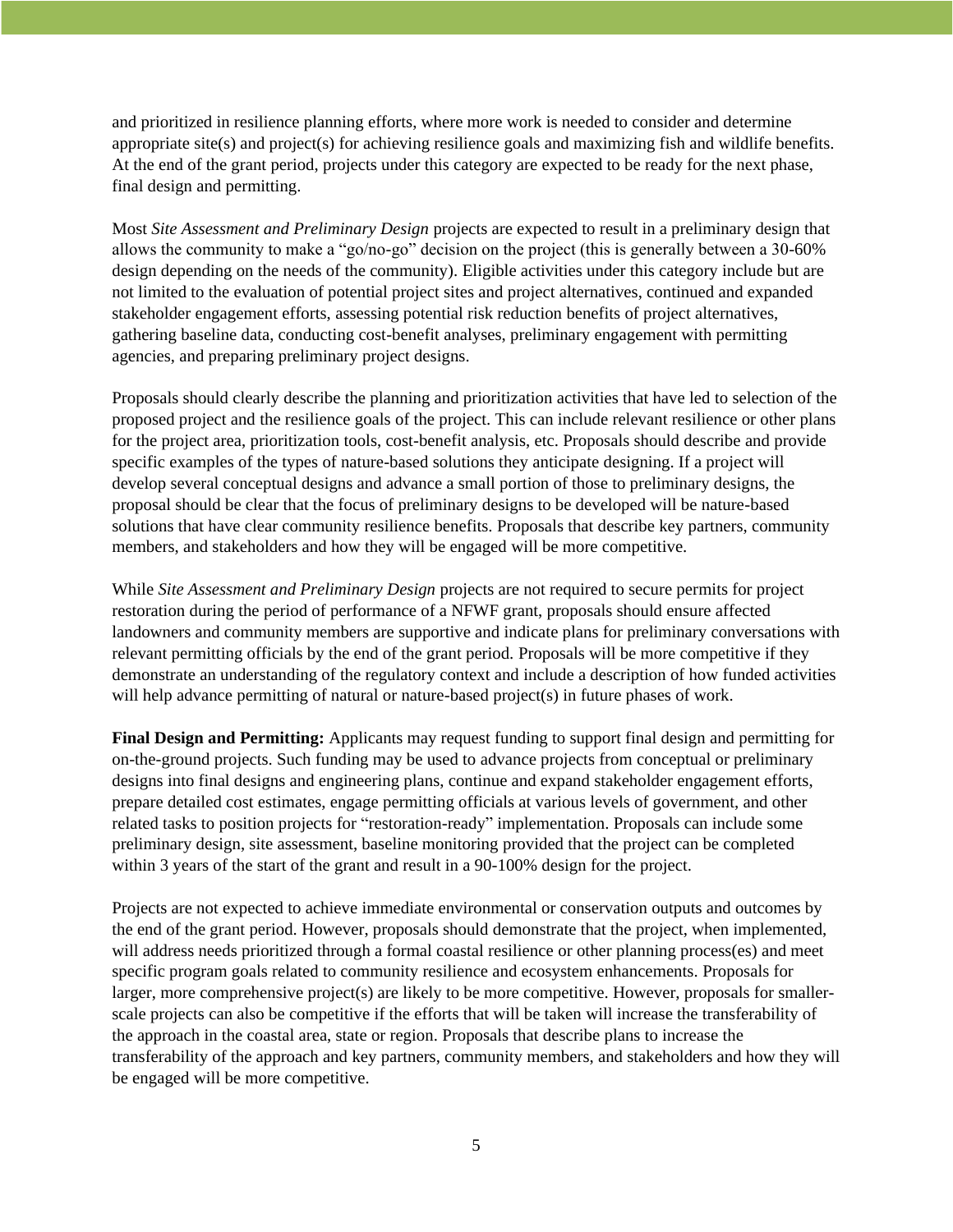*Final Design and Permitting* projects are not required to obtain permits by the end of the grant period, but projects should result in demonstrated readiness to move a designed project to the restoration phase, including a demonstration that the resulting project plan will be sufficient to meet requirements for environmental review and permitting. Recognizing that permitting requirements may vary among states, counties, tribes, territories, etc., proposals should demonstrate an understanding of the relevant permitting considerations to be addressed and should specifically describe planned activities to engage permitting officials at various levels of government early on and throughout the design process and how those activities will prepare the project for submission of permitting applications.

**Restoration Implementation:** Applicants under this category are requesting funds to construct a restoration project and projects must include a year of post-construction monitoring to assess the outcomes of the project. Projects proposed under this category are expected to have already been prioritized through planning process(es) that address coastal resilience, completed all design and engineering plans necessary for implementation, and demonstrate readiness to secure all permits and other approvals necessary for implementation within six months of the start date. Projects that have secured all necessary permits and approvals will receive higher priority for funding.

Eligible projects include ecosystem restoration projects and the construction of nature-based solutions, where tangible community resilience and conservation outcomes can be measured. *Restoration Implementation* projects should advance both community resilience goals (e.g. reduced risks from coastal hazards, protection of critical assets), and conservation goals (e.g. creation or restoration of habitat to quality suitable for target species). Projects are required to include at least one-year of post-construction monitoring to assess the outcomes of the project, but projects that conduct monitoring *only* are not eligible.

Proposals should clearly state the month and year in which the project's preliminary design and final design was or will be completed. Proposals for larger, more comprehensive projects that are designed for greater impact are likely to be more competitive; however, where appropriate, 'demonstration' or 'pilot' scale projects will be considered. If a 'demonstration' or 'pilot' project is proposed, please be clear about the need for this scale of project and any efforts that will be taken to increase the transferability of the project to broader, larger-scale implementations of nature-based solutions in the future or the geographic region.

Proposals must clearly describe how the project will protect and enhance the resilience of built and natural systems, help mitigate the impacts of future storms and other coastal hazards on key, local community assets (such as military facilities, emergency services, infrastructure, and centers of economic activity), and the expected benefits to habitat and fish and wildlife. Projects should result in measurable and observable improvements to these systems.

Projects may be conducted on Federal, tribal, state or local government lands, or private lands where there is a demonstrated commitment from the landowner to support implementation of the project and longterm protection of the lands for conservation purposes. Projects that consider the larger landscape and involve multiple landowners and/or partners and jurisdictions, as appropriate, are encouraged. Where invited to submit a full proposal, projects proposed on private land may be required to submit a letter of support for the project from landowner(s).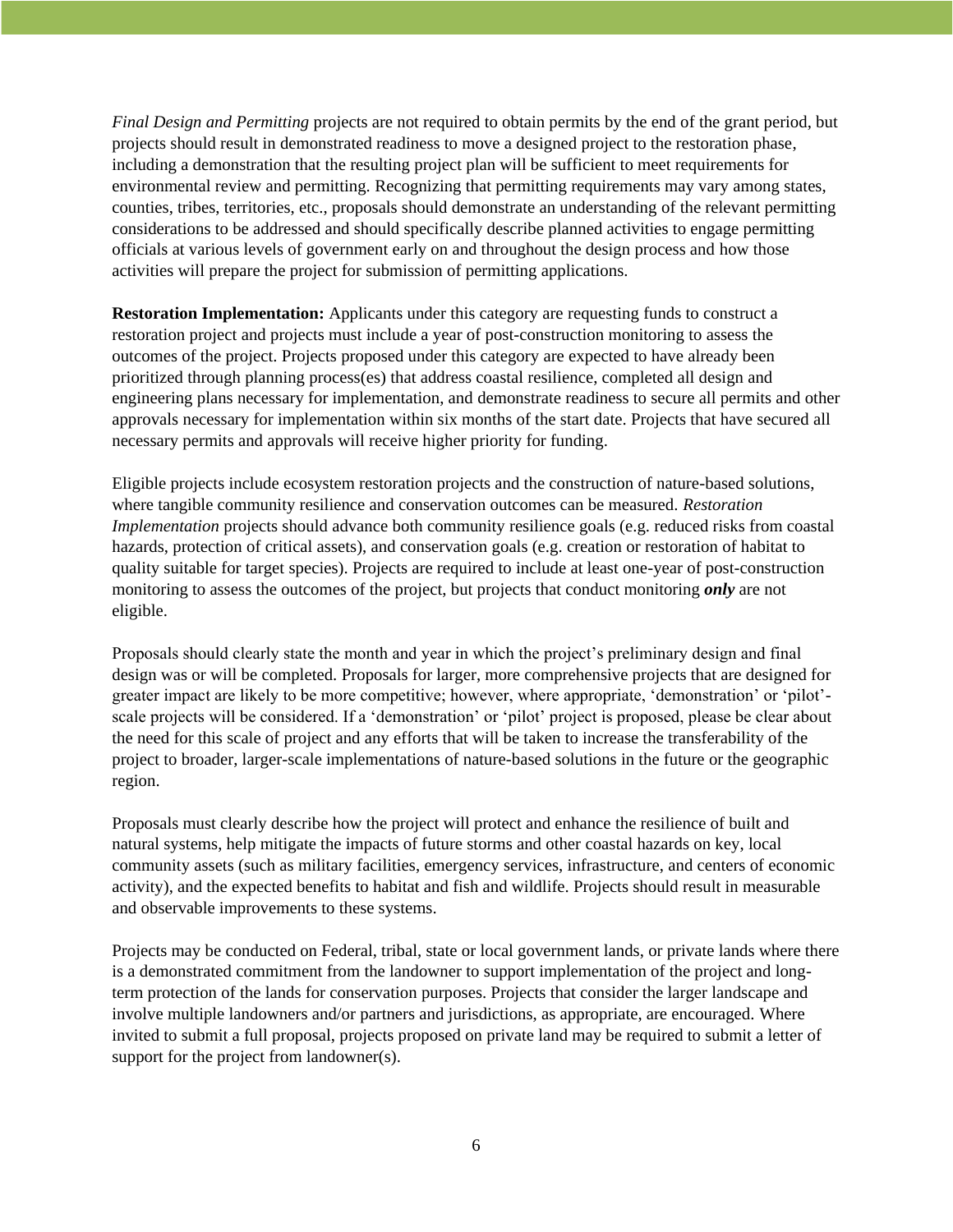*Restoration Implementation* projects should be able to be constructed within three years of the start of the grant and must include at least one year of post-construction monitoring (total of 4 years). For many habitat types NFWF has developed monitoring metrics and protocols that set the minimum monitoring standard that will need to be incorporated in full proposals. These minimum metrics and protocol standards are located [here.](https://www.nfwf.org/sites/default/files/2022-02/NCRF%20Monitoring%20Metrics%20and%20Protocols.pdf)

Acquisition of land that is essential for implementing a larger-scale *Restoration Implementation* project and that is ineligible for other federal funding sources *may* be considered an eligible activity on a case-bycase basis. Please reach out to NFWF program staff for your region (listed below) to explore potential project ideas requesting funding for acquisitions. Acquisitions using non-NFWF funding sources can also be considered as part of the match or federal leverage for the project; see Office of Management and Budget Uniform Guidance for more information.

#### **PROJECT METRICS**

To better gauge progress on individual grants and to ensure greater consistency of project data provided by multiple grants, applicants will be asked to report on specific metrics from the list below that relate to their project. Applicants should select only the most relevant metrics from this list for their project (all possible project metrics for this program are shown in the table below). In most cases, this will be 1-2 metrics from the relevant project category section and 1-2 metrics from the *Community Benefit and Outreach* section (for all project categories). For restoration metrics, please represent one acre/mile in **only one** metric. For example, if you are enhancing a floodplain that is also considered a wetland, just select the most relevant habitat. If you think an applicable metric has not been provided, please contact Arielle Mion [\(Arielle.Mion@nfwf.org\)](mailto:Arielle.Mion@nfwf.org) to discuss acceptable alternatives.

In addition to the project metrics listed below, NFWF has developed additional ecological and socioeconomic indicators to better assess the projects' impacts on resilience. NFWF will request applicants that are invited to the full proposal for *Restoration Implementation* to include specific ecological monitoring metrics and protocols into their projects and NFWF may contract a third party to collect socio-economic data across several funded resilience projects post-award. All awardees under this program may be engaged during their period of performance or in the years following to support these monitoring and evaluation efforts.

# *All* **Project Categories – Community Benefit and Outreach**

| Project Activity                     | Recommended Metric                                                                                                                                                       | <b>Additional Guidance</b>                                                                                                                                                                                                                                       |
|--------------------------------------|--------------------------------------------------------------------------------------------------------------------------------------------------------------------------|------------------------------------------------------------------------------------------------------------------------------------------------------------------------------------------------------------------------------------------------------------------|
| Community Outreach and<br>Engagement | Capacity, Outreach, Incentives –<br>Building Institutional Capacity - #<br>of Individuals Reached by<br>Outreach, Training, or Technical<br><b>Assistance Activities</b> | Enter the number of people<br>demonstrating a minimum level of<br>knowledge, attitudes, or skills. This<br>metric refers to people other than staff<br>or FTEs. In the notes, please indicate<br>the groups targeted by outreach<br>efforts and how they engage. |
|                                      |                                                                                                                                                                          |                                                                                                                                                                                                                                                                  |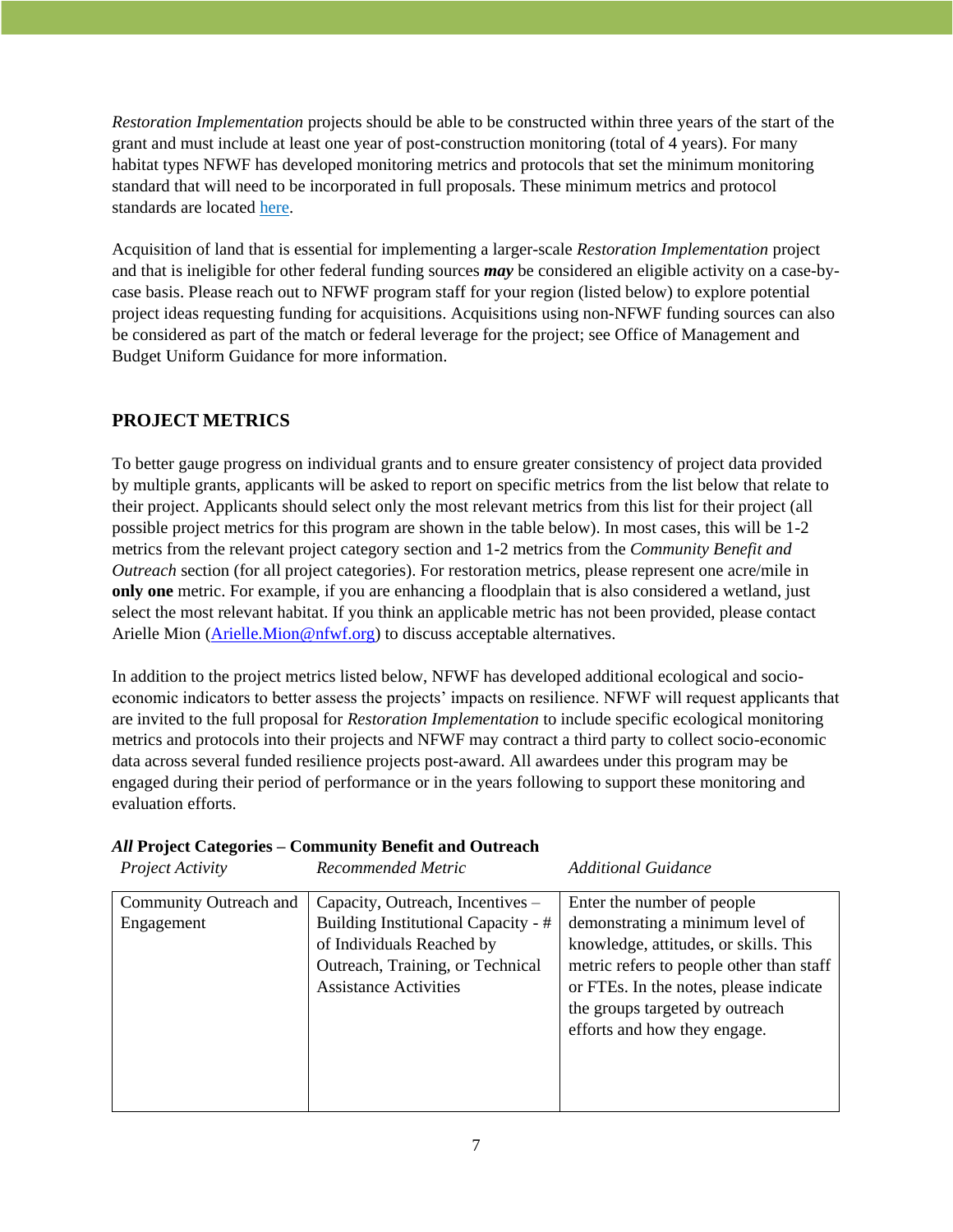|                          | Capacity, Outreach, Incentives -<br>Volunteer participation - # of<br>volunteer hours                                | Enter the number of volunteer hours<br>in this project.                                                                                                                                                                                                                                                                                                                                                                                                                                                                              |
|--------------------------|----------------------------------------------------------------------------------------------------------------------|--------------------------------------------------------------------------------------------------------------------------------------------------------------------------------------------------------------------------------------------------------------------------------------------------------------------------------------------------------------------------------------------------------------------------------------------------------------------------------------------------------------------------------------|
|                          | Capacity, Outreach, Incentives -<br># people reached by outreach,<br>training, or technical assistance<br>activities | Enter the number of people<br>meaningfully engaged in the process<br>of the proposed project.                                                                                                                                                                                                                                                                                                                                                                                                                                        |
| <b>Economic Benefits</b> | # jobs created                                                                                                       | Enter the number of individuals hired<br>by organization or contractor to<br>directly work on the project (non-<br>volunteers). Jobs should be directly<br>engaged in project activities, funded<br>by the grant, and should not have<br>existed or been unfilled prior to the<br>grant period. A job must be counted<br>as either a job created or a job<br>sustained, it cannot be counted as<br>both. In the metric notes section<br>describe and provide the full-time<br>equivalent (FTE) for the jobs<br>created. <sup>5</sup> |
|                          | # jobs sustained                                                                                                     | Enter the number of individual jobs<br>that were partially or fully continued<br>or sustained through this grant. Jobs<br>should be directly engaged in project<br>activities and funded by the grant.<br>The jobs should exist prior to the<br>grant period and be sustained beyond<br>the end of the grant. In the metric<br>notes section, provide the FTE and<br>describe the jobs sustained through<br>this grant. The starting value for this<br>metric should be zero. Do not count<br>unpaid positions (e.g., volunteers,    |

<sup>&</sup>lt;sup>5</sup> In calculating "full-time equivalents" (FTE), the number of actual hours worked in funded jobs are divided by the number of hours representing a full work schedule for the kind of job being estimated. These FTEs are then adjusted to count only the portion corresponding to the share of the job funded by the grant. Alternatively, in cases where accounting systems track the billing of workers' hours to the grant and non-grant accounts, recipients may simply count the number of hours funded by the grant and divide by the number of hours in a full-time schedule. *See* Exec. Office of the President, Office of Management and Budget, Updated Guidance on the American Recovery and Reinvestment Act – Data Quality Non-Reporting Recipients, and Reporting of Jobs Estimates (Dec. 18, 2009) at Section 5.3, p. 13, available at:<https://archive.epa.gov/earlink1/recovery/web/pdf/m10-08.pdf>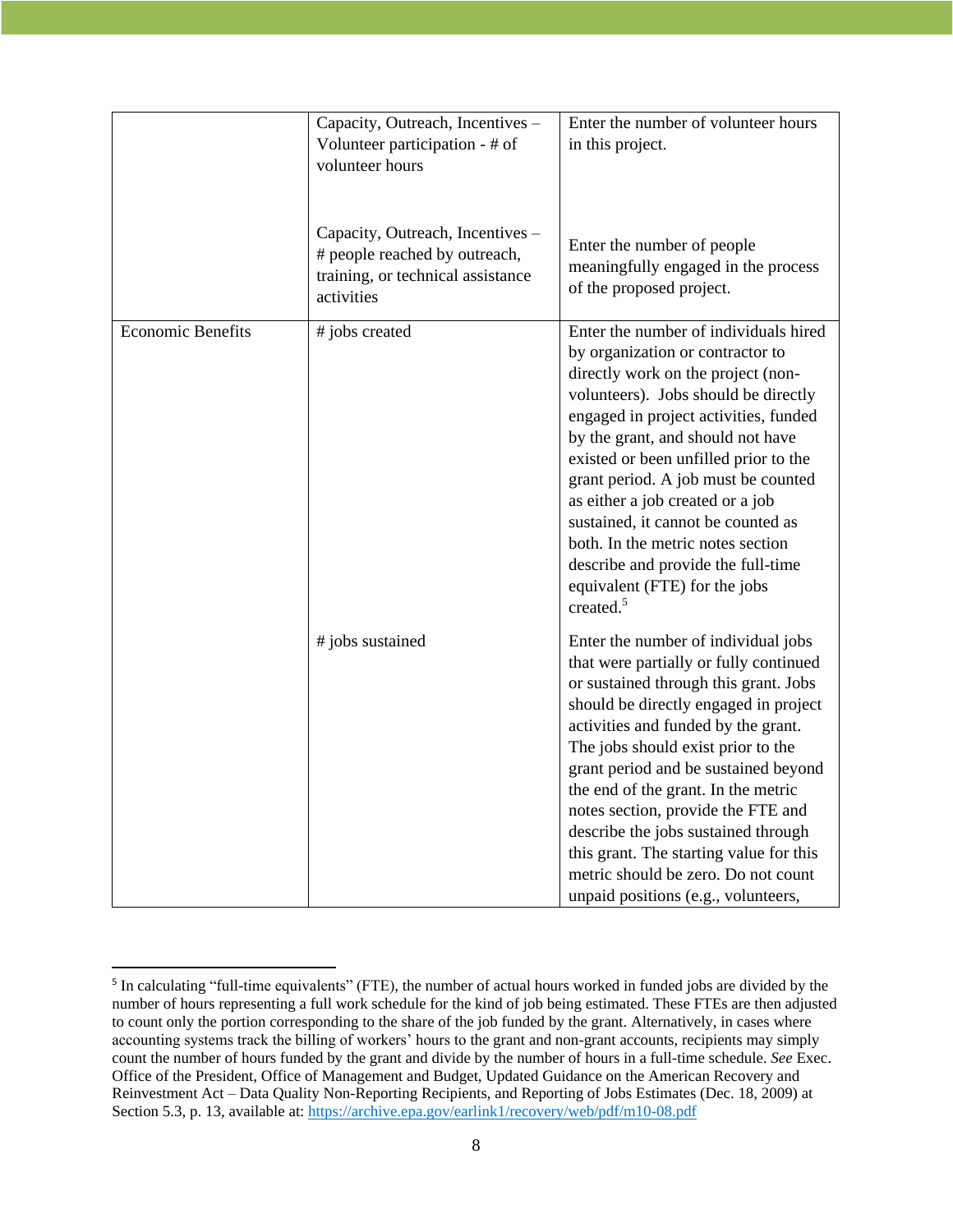|  | interns or fellows) or positions<br>counted as "jobs created". |
|--|----------------------------------------------------------------|
|--|----------------------------------------------------------------|

# **Community Capacity Building and Planning**

| Project Activity                                     | Recommended Metric                                                                                                           | Additional Guidance                                                                                                                                                                                         |
|------------------------------------------------------|------------------------------------------------------------------------------------------------------------------------------|-------------------------------------------------------------------------------------------------------------------------------------------------------------------------------------------------------------|
| Tool development for<br>decision-making              | # tools developed that are used by<br>decision-makers                                                                        | Enter number of tools developed to be<br>used by decision-makers                                                                                                                                            |
| Government Agency<br>Participation and<br>Engagement | Capacity, Outreach, Incentives –<br>Outreach/Education/Technical<br>Assistance - # of governmental<br>entities participating | Enter the number of municipalities,<br>local, state, and federal government<br>entities participating in the project,<br>and add the names of these<br>institutions in the notes and their<br>primary role. |

# **Site Assessment and Preliminary Design**

| Project Activity                                     | Recommended Metric                                                                                                           | Additional Guidance                                                                                                                                                                                         |
|------------------------------------------------------|------------------------------------------------------------------------------------------------------------------------------|-------------------------------------------------------------------------------------------------------------------------------------------------------------------------------------------------------------|
| Site Assessment and<br>Design Plans<br>Development   | Capacity, Outreach, Incentives -<br>Volunteer participation - #<br>volunteers participating                                  | Enter the number of volunteers<br>engaged in assessment of sites and<br>preliminary design. Please include the<br>percent design to be completed at the<br>conclusion of the project in the notes.          |
| Government Agency<br>Participation and<br>Engagement | Capacity, Outreach, Incentives –<br>Outreach/Education/Technical<br>Assistance - # of governmental<br>entities participating | Enter the number of municipalities,<br>local, state, and federal government<br>entities participating in the project,<br>and add the names of these<br>institutions in the notes and their<br>primary role. |

# **Final Design and Permitting**

| Project Activity       | Recommended Metric               | <b>Additional Guidance</b>            |
|------------------------|----------------------------------|---------------------------------------|
| Engineering and Design | Planning, Research, Monitoring - | Enter the number of Engineering and   |
| Plans Developed        | Restoration                      | Design plans developed to             |
|                        | planning/design/permitting - #   | construction ready (90-100%).         |
|                        | E&D plans developed              | Generally, there will be one plan per |
|                        |                                  | project to be constructed.            |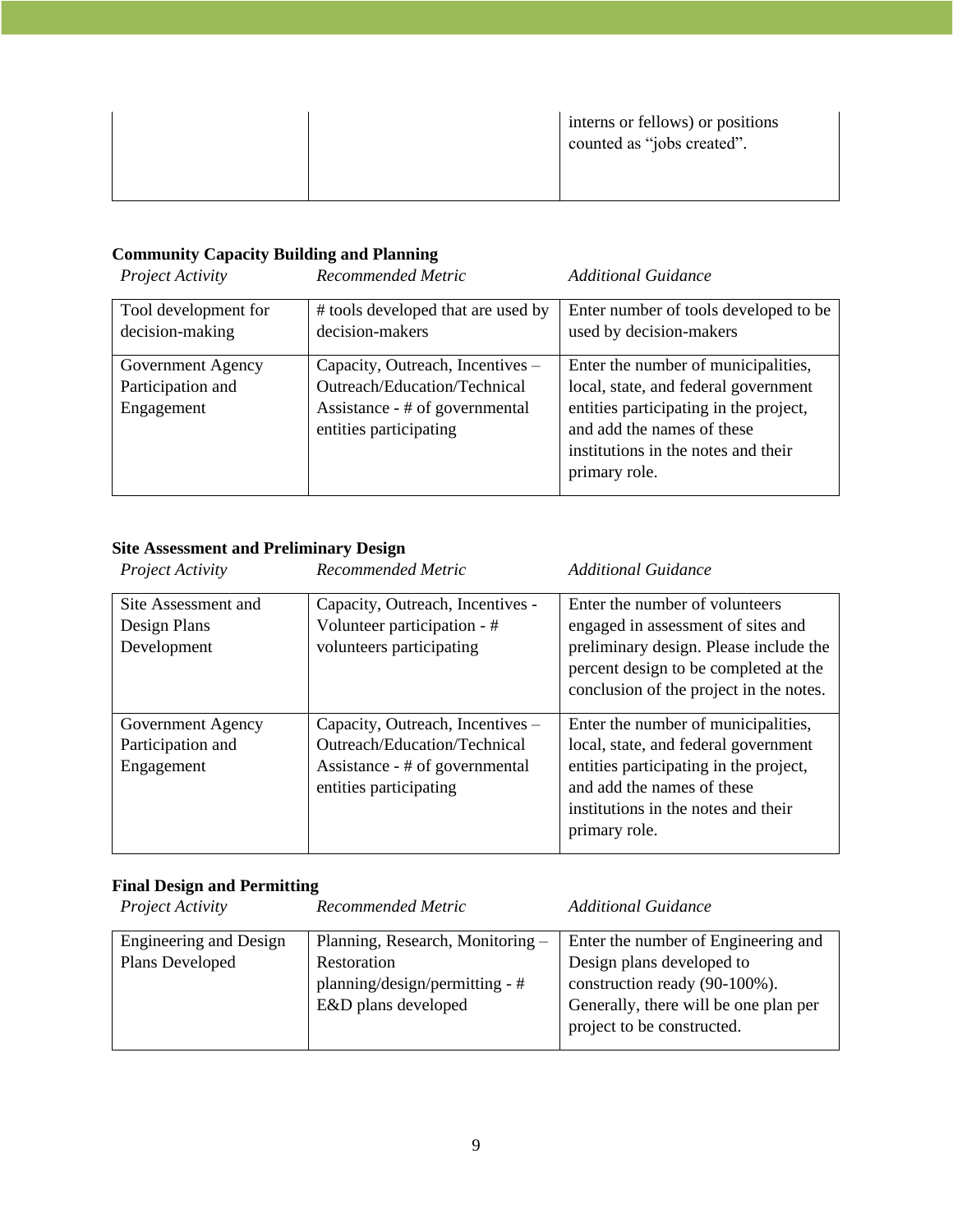| Government Agency | Capacity, Outreach, Incentives – | Enter the number of municipalities,    |
|-------------------|----------------------------------|----------------------------------------|
| Participation and | Outreach/Education/Technical     | local, state, and federal government   |
| Engagement        | Assistance - # of governmental   | entities participating in the project, |
|                   | entities participating           | and add the names of these             |
|                   |                                  | institutions in the notes and their    |
|                   |                                  | primary role.                          |
|                   |                                  |                                        |

# **Restoration Implementation**

| Project Activity                 | Recommended Metric                                                                     | <b>Additional Guidance</b>                                                                                                                                                                                                                                                               |
|----------------------------------|----------------------------------------------------------------------------------------|------------------------------------------------------------------------------------------------------------------------------------------------------------------------------------------------------------------------------------------------------------------------------------------|
| <b>Floodplain Restoration</b>    | Habitat Restoration - Floodplain<br><b>Restoration - Acres Restored</b>                | Enter the number of acres restored. In<br>the notes, indicate the type(s) of<br>floodplain habitat (i.e., coastal forest)<br>restored and restoration method(s).                                                                                                                         |
| Beach and/or Dune<br>Restoration | Habitat Restoration - Beach<br>habitat quality improvements -<br><b>Miles Restored</b> | Enter the number of miles of beach or<br>dune restored. In the notes, indicate<br>restoration action(s) taken (e.g., beach<br>enhancement, dune vegetation<br>planting).                                                                                                                 |
| Marsh/Wetland<br>Restoration     | Habitat Restoration - Wetland<br><b>Restoration - Acres Restored</b>                   | Enter the total number of marsh or<br>wetland acres restored. Do NOT<br>include acres of marsh or wetland<br>outside the scope of the work<br>proposed in your application (i.e.,<br>marsh landward of a living shoreline<br>proposal).                                                  |
| Marsh/Wetland<br>Restoration     | <b>Habitat Restoration - Erosion</b><br><b>Control - Acres Restored</b>                | Enter total acres of eroding wetlands<br>restored.<br>For each metric, in the notes, indicate<br>the type of wetland (using the<br>Cowardin classification system <sup>6</sup> ) and<br>restoration method(s) used (e.g.,<br>invasive species removal, thin-layer<br>dredge deposition). |
| <b>Oyster Reef Restoration</b>   | <b>Habitat Restoration - Marine</b><br><b>Habitat Restoration - Acres</b><br>Restored  | Enter the number of acres of oyster<br>reef created/restored.                                                                                                                                                                                                                            |

<sup>6</sup> For more on the Cowardin classification system see<https://www.fgdc.gov/standards/projects/wetlands/nwcs-2013>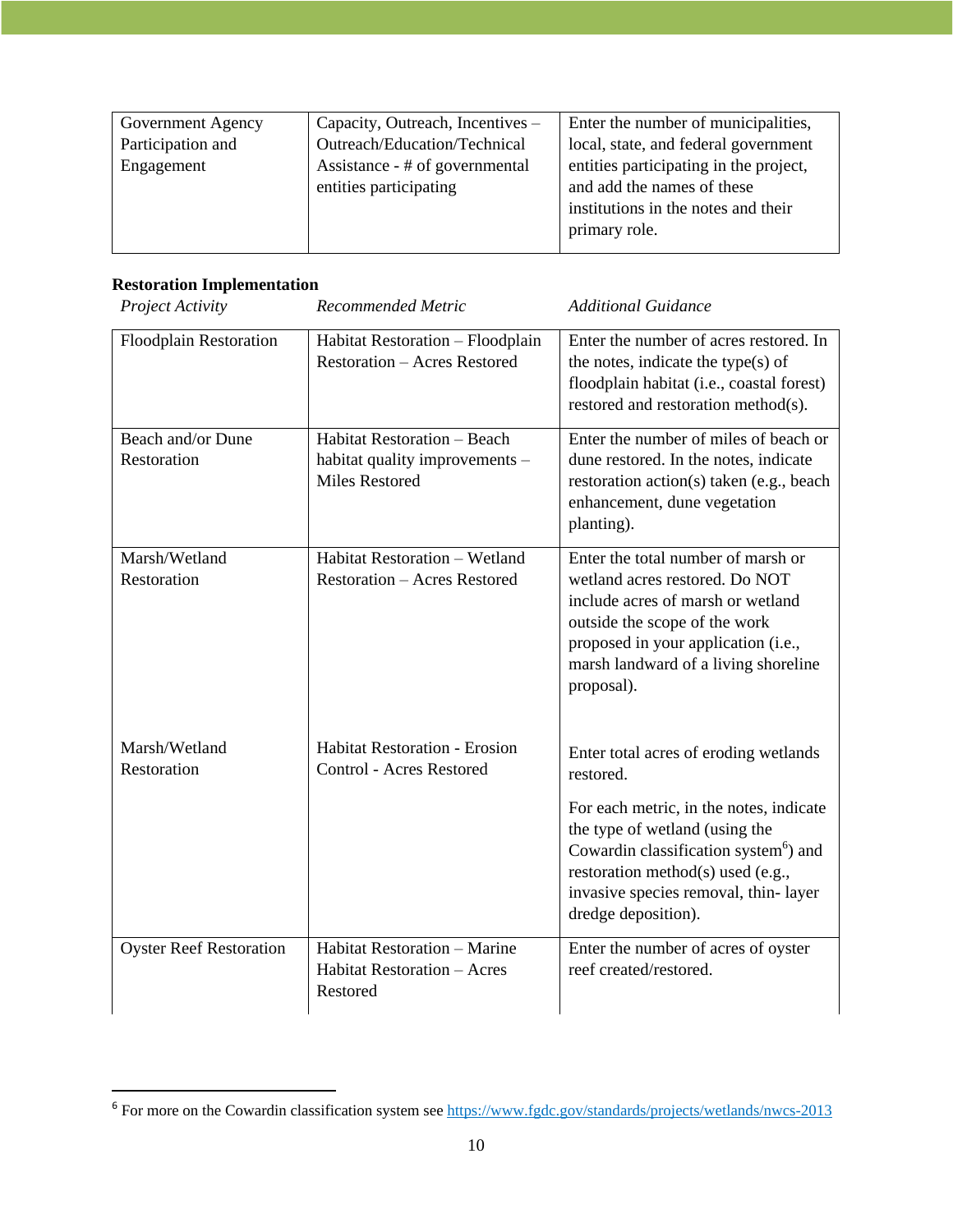| <b>Coral Reef Restoration</b>              | Habitat Restoration - Marine<br><b>Habitat Restoration - Acres</b><br>Restored                                                                                                 | Enter the number of acres of coral<br>reef created/restored.                                                                                                                                                                                                                                                                                                                                                                                                                                                                                                                                    |
|--------------------------------------------|--------------------------------------------------------------------------------------------------------------------------------------------------------------------------------|-------------------------------------------------------------------------------------------------------------------------------------------------------------------------------------------------------------------------------------------------------------------------------------------------------------------------------------------------------------------------------------------------------------------------------------------------------------------------------------------------------------------------------------------------------------------------------------------------|
| Submerged Aquatic<br>Habitat               | Habitat Restoration - Seagrass<br><b>Restoration - Acres Restored</b>                                                                                                          | Enter the number of acres of seagrass<br>restored/created                                                                                                                                                                                                                                                                                                                                                                                                                                                                                                                                       |
| <b>In-stream Restoration</b>               | Habitat Restoration - Instream<br><b>Restoration - Miles Restored</b>                                                                                                          | Enter the number of miles of<br>stream made accessible to aquatic<br>organism passage. NFWF prefers that<br>this metric indicate the miles of<br>upstream habitat until the next barrier<br>upstream (or end of flowline) as well<br>as the miles of downstream habitat<br>until the next barrier downstream<br>using a dataset with fish passage that<br>is relevant to your region. $7$ This<br>estimate should include both the<br>mainstem of the stream or river and<br>smaller tributaries. If another data<br>source or methodology is used,<br>please describe it in the Notes section. |
| <b>Aquatic Connectivity</b><br>Restoration | Habitat Restoration - Fish<br>Passage Improvements - # of fish<br>passage barriers rectified<br>Habitat Restoration - Fish<br>Passage Improvements – miles of<br>stream opened | Enter the number of fish passage<br>barriers rectified and in the notes<br>indicate the number of remaining fish<br>passage barriers in the system.<br>Enter the number of stream miles<br>opened and, in the notes, those miles<br>as a percentage of habitat available<br>for restoration or reconnection.                                                                                                                                                                                                                                                                                    |

### **ELIGIBILITY**

#### **Eligible and Ineligible Entities**

● Eligible applicants include non-profit 501(c) organizations, state and territorial government agencies, local governments, municipal governments, Tribal governments and organizations, educational institutions, or commercial (for-profit) organizations.

<sup>7</sup> For California datasets, see

[https://www.calfish.org/ProgramsData/HabitatandBarriers/CaliforniaFishPassageAssessmentDatabase.aspx,](https://www.calfish.org/ProgramsData/HabitatandBarriers/CaliforniaFishPassageAssessmentDatabase.aspx) for mid-Atlantic and Northeast states, see the North Atlantic Connectivity Collaborative [\(https://streamcontinuity.org/naacc\)](https://streamcontinuity.org/naacc).

<sup>(</sup>See [https://www.calfish.org/ProgramsData/HabitatandBarriers/CaliforniaFishPassageAssessmentDatabase.aspx\)](https://www.calfish.org/ProgramsData/HabitatandBarriers/CaliforniaFishPassageAssessmentDatabase.aspx).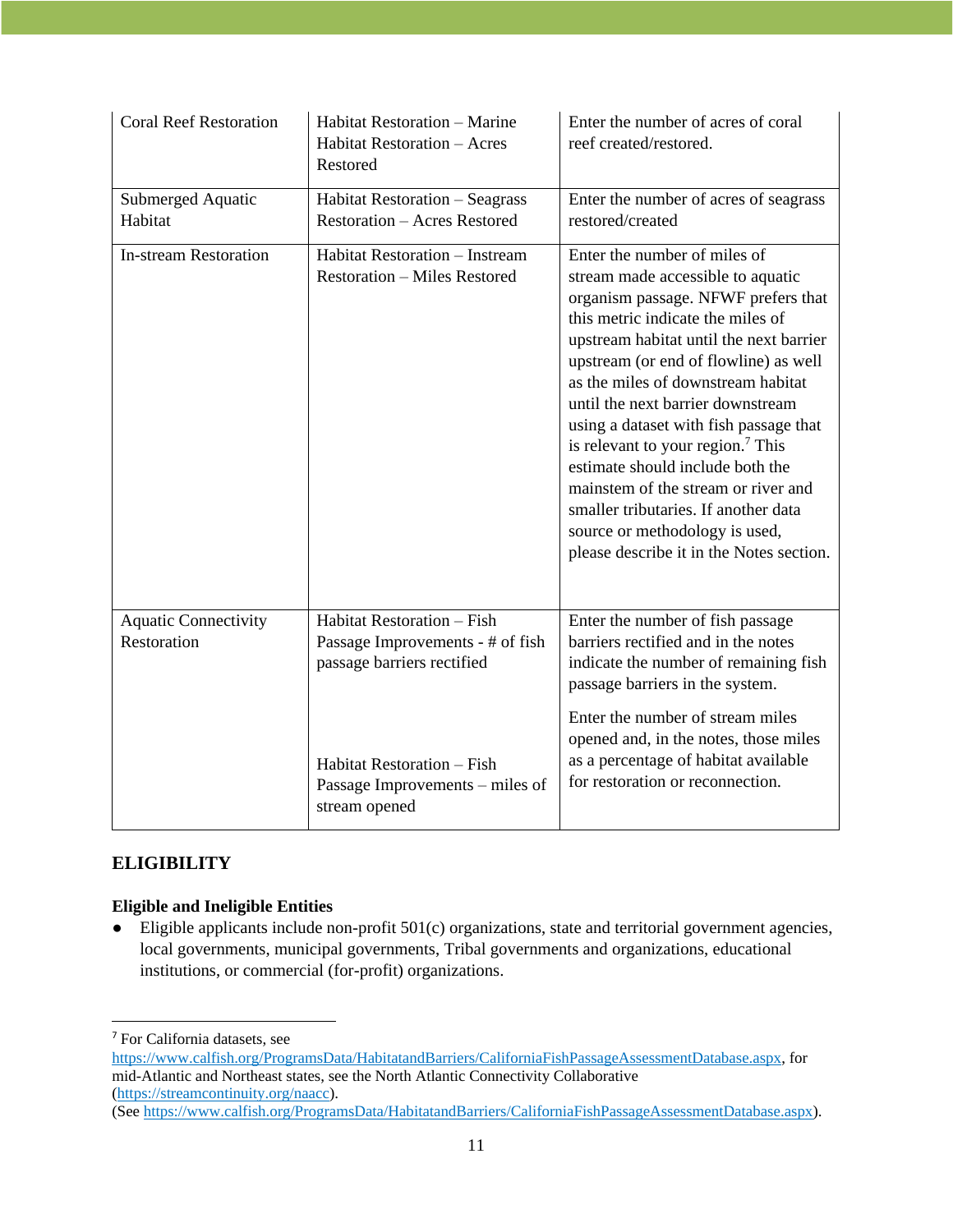- o Tribal governments include all Native American tribal governments (both federally recognized tribes and those tribes that are not federally recognized).
- o For-profit applicants: please note that this is a request for grant proposals, not a procurement of goods and services; see the Budget section below for specific cost considerations.
- As this program will award grants of Federal financial assistance funds, applicants must be able to comply with the OMB guidance in subparts A through F of 2 CFR 200 [\(OMB Uniform Guidance\)](https://www.grants.gov/web/grants/learn-grants/grant-policies/omb-uniform-guidance-2014.html).
- Ineligible applicants include federal agencies or employees of federal agencies, foreign organizations, foreign public entities and unincorporated individuals.

#### **Ineligible Uses of Grant Funds**

- **Equipment**: Applicants are encouraged to rent equipment where possible and cost-effective or use matching funds to make those purchases. NFWF acknowledges, however, that some projects may only be completed using NFWF funds to procure equipment and will consider applications for funding essential equipment on a case-by-case basis. If this applies to your project, please contact the program staff listed in this RFP to discuss options.
- Federal funds and matching contributions may not be used to procure or obtain equipment, services, or systems (including entering into or renewing a contract) that uses telecommunications equipment or services produced by Huawei Technologies Company or ZTE Corporation (or any subsidiary or affiliate of such entities) as a substantial or essential component, or as critical technology of any system. Refer to Public Law 115-232, section 889 for additional information.
- NFWF funds and matching contributions may not be used to support political advocacy, fundraising, lobbying, litigation, terrorist activities or Foreign Corrupt Practices Act violations.
- NFWF funds may not be used to support ongoing efforts to comply with legal requirements, including permit conditions, mitigation and settlement agreements. However, grant funds may be used to support projects that enhance or improve upon existing baseline compliance efforts.
- All projects must take place within the United States or territories or their respective waterways.

### **FUNDING AVAILABILITY AND MATCH**

The National Coastal Resilience Fund will award approximately \$140,000,000 in grants in 2022, subject to Congressional appropriations and the availability of funds.

**Average awards**: There is no maximum limit on the award amounts that can be requested for individual grants. The amount requested for an individual project should reflect the scope and needs of the project proposed. NFWF expects that average awards for projects involving Community Capacity Building and Planning, Site Assessment and Preliminary Design, and Final Design and Permitting to be in the range of \$100,000 to \$1,000,000. For Restoration Implementation Projects, NFWF expects the average awards to be in the range of \$1,000,000 to \$10,000,000. However, it is expected that awards will vary significantly in amount based on the scope of the project, the work proposed, and regional variation in costs. Given available funding, proposals for larger scale, more comprehensive projects that are designed for greater impact are likely to be more competitive.

**U.S. Department of Defense funding**: The U.S. Department of Defense (DoD) may contribute up to \$15 million in additional funds to support coastal resilience projects through the NCRF that benefit military installations and this funding may be counted as "non-federal" matching funds for the project. Such projects must meet all the requirements of this RFP and propose a project *in the vicinity of* a DoD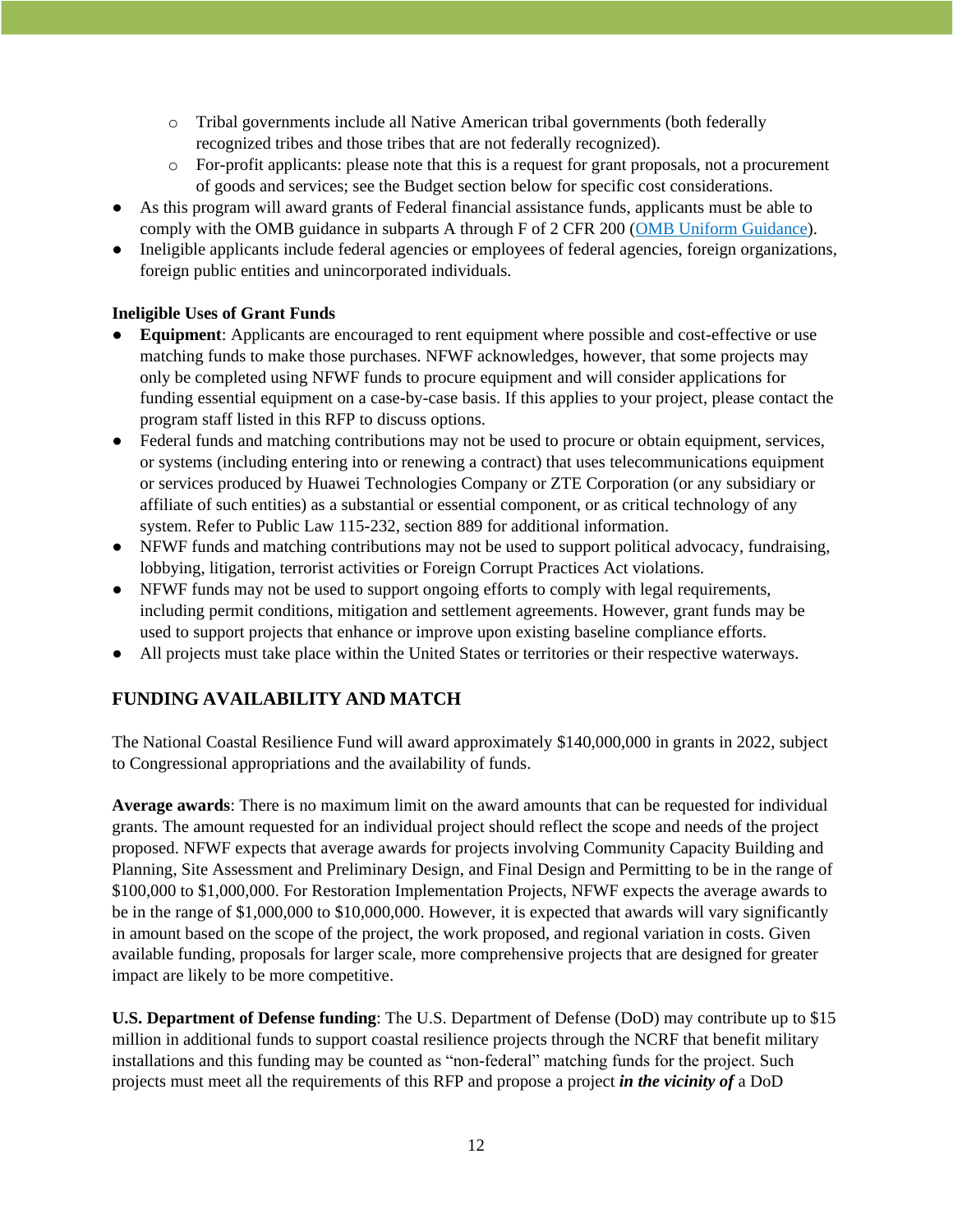installation or range.<sup>8</sup> DoD funds *cannot* be used to support projects directly on military lands (i.e., "inside the fence line" of the DoD installation or range). In the proposal narrative, applicants will be asked to provide additional information to clearly describe the coastal hazards that threaten the military mission, the nature-based solution proposed to address those threats, and how the project will maintain and improve military resilience and directly benefit defense mission capabilities<sup>9</sup> of the DoD installation or range the project is associated with.

**Non-federal match**: Non-federal match<sup>10</sup> is encouraged to demonstrate broad support for the project, but is not required. Match can be any combination of in cash and/or in-kind goods and services (for example external/partner services, volunteers or grantee in-kind, etc.) and there is no priority given to higher cash percentages. The ratio of matching contributions offered to grant funding requested is one criterion considered during the review process, and all other factors being equal, projects that offer a higher match ratio with contributions from non-federal sources will be more competitive. Full information about how to document non-federal match, including a description of acceptable sources of matching funds, is available at [http://www.nfwf.org/whatwedo/grants/applicants/Pages/faqs.aspx.](http://www.nfwf.org/whatwedo/grants/applicants/Pages/faqs.aspx) Applicants who have questions regarding non-federal match beyond this guidance, may contact Arielle Mion [\(Ariell.Mion@nfwf.org\)](mailto:Ariell.Mion@nfwf.org)

**Federal leverage**: Applicants are encouraged to describe federal partner contributions in the match section of their application. These contributions will not count toward any non-federal match described above, but will help in understanding the amount of resources and partners contributing to the overall project.

# **EVALUATION CRITERIA**

All proposals will be screened for relevance, accuracy, completeness, and compliance with NFWF and funding source policies. Proposals will then be evaluated based on alignment with the priorities of the program and the extent to which they meet the following criteria.

**Prioritized in Existing Plans** – Project has been prioritized through an existing planning process or identified as a need at the state, tribal, regional, or local level for addressing coastal resilience and demonstrates activities that support habitat, fish and wildlife restoration, and community resilience goals. Project complements and builds off other federal, tribal, state, and local conservation priorities that are consistent with the goals of the NCRF and can clearly connect ecosystem and coastal community resilience actions.

**Technical Merit** – Project is technically sound and feasible, and the proposal sets forth a clear, logical and achievable work plan and timeline. Project engages appropriate technical experts throughout project planning, design and implementation to ensure activities are technically sound and feasible.

<sup>8</sup> For a map of DOD military installations and ranges see:<https://repi.osd.mil/map>

<sup>9</sup> DoD defines military installation resilience as "the capability of a miliary installation to avoid, prepare for, minimize the effect of, adapt to, and recover from extreme weather events or from anticipated or unanticipated change in environmental conditions that do, or have the potential to adversely affect the military installation or essential transportation, logistical, or other necessary resources outside of the military installation that are necessary in order to maintain, improve, or rapidly reestablish mission assurance and mission essential functions." [\(https://repiprimers.org/resilience/\)](https://repiprimers.org/resilience/)

<sup>&</sup>lt;sup>10</sup> If funds originated as a federal appropriation, they are unlikely to be considered as non-federal match.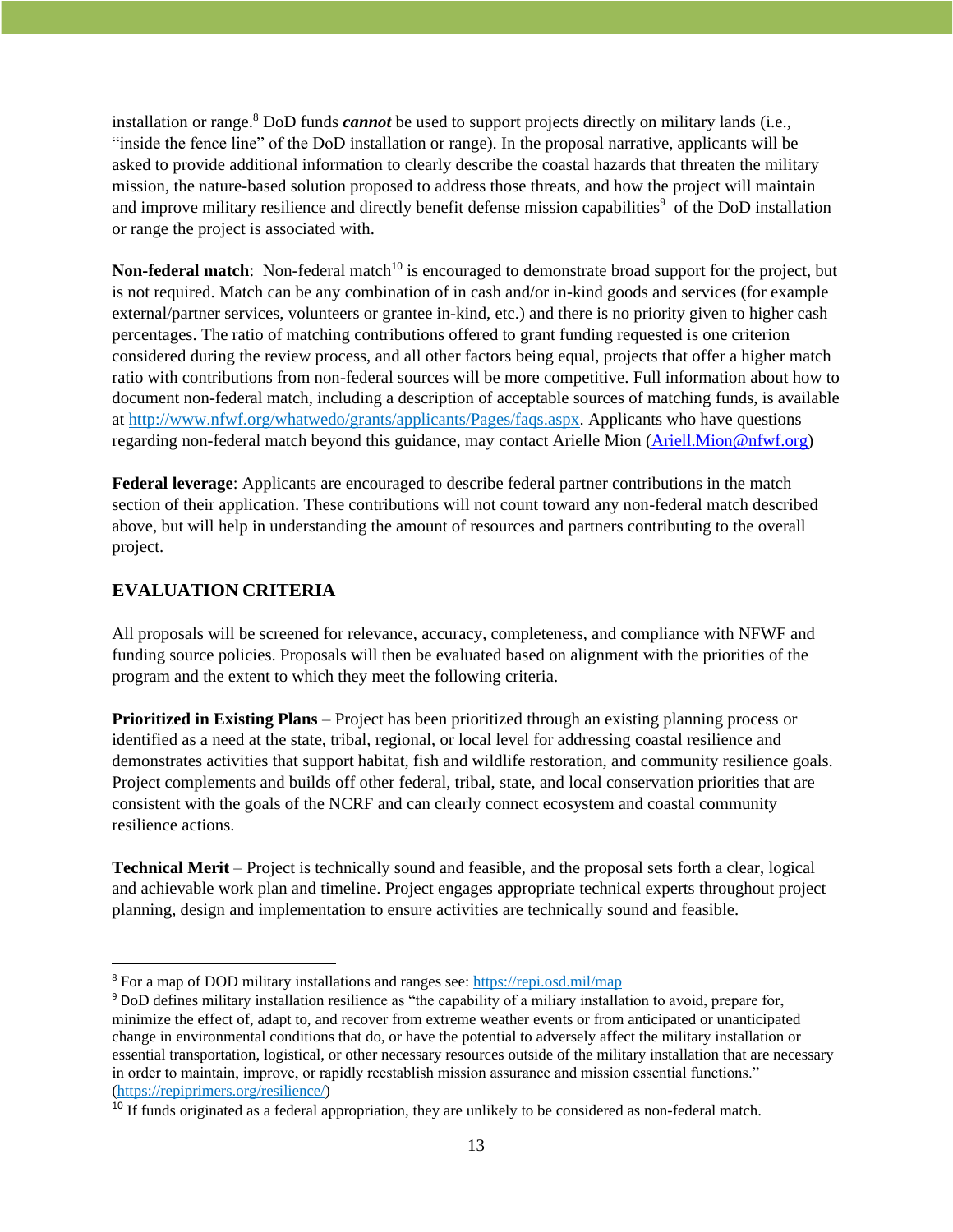**Community Impact and Engagement** –The applicant organization partners and engages collaboratively with diverse local community members, leaders, community-based organizations, and other relevant stakeholders to develop and implement the proposed project. Projects should be developed through community input and co-design processes that incorporate traditional knowledge and community experience. Engagement is designed to ensure long-term sustainability and success of the project, integration into local programs and policies, and community acceptance of proposed restoration actions. Non-traditional partners or communities are enlisted to broaden the sustained impact from the project. The proposal identifies how stakeholders have been meaningfully engaged leading up to the stage of the project being proposed and how key partners and stakeholders will be involved in the project moving forward. The proposal describes the community characteristics of the project area, identifies any communities impacted by the project, uses demographic data to support descriptions, and specifically describes outreach and community engagement activities and how those will be monitored and measured.

**Partnership** – Applicants demonstrate strong partnerships with Federal, state, and local agencies, existing regional partnerships (e.g. Landscape Conservation Cooperatives), as well as communities and/or non-profit organizations necessary to implement the project. Project is supported by a strong local partnership, including key state or local agencies with responsibility for developing and implementing coastal resilience plans, and that can leverage additional funds through matching contributions and sustain the work after the life of the grant. If invited to submit a full proposal, applicants are encouraged to include letters of support and commitment from partners, collaborators and other stakeholders key to the successful completion of the project to demonstrate that implementation of the project is feasible and a community priority.

**Cost-Effectiveness** – Project includes a cost-effective budget that balances performance risk and efficient use of funds. Cost-effectiveness evaluation may include, but is not limited to, an assessment of either or both direct and indirect costs in the proposed budget. The federal government has determined that a de minimis 10% indirect rate is an acceptable minimum for organizations without a NICRA, as such NFWF reserves the right to scrutinize **ALL** proposals with indirect rates above 10% for cost-effectiveness.

**Transferability and Communication –** Project includes a meaningful plan to transfer lessons learned to other communities and/or to be integrated into government plans, programs, and policies. Proposal includes a plan for communicating information about the project to key stakeholder audiences, including local, state, regional, tribal, and federal decision-makers and other partners and stakeholders, as appropriate and needed to ensure transferability.

**Long-term Sustainability** – Project reflects planning and design that takes into account the future conditions of a site and adapts the project to those conditions. Project design either does not require maintenance, or will be maintained to ensure benefits are achieved and sustained over time. Narrative includes how partnerships and/or future funding will be secured to implement necessary long-term monitoring and maintenance activities, as well as risk associated with not securing future funding. For planning and design projects, narrative includes information on likely sources of funding for eventual project implementation.

**Past Success** – Applicant has demonstrated that the project team has a proven track record of success in implementing complex projects with specific, measurable results.

**Innovation** – The project proposes to conceptualize and develop or apply innovative solutions for habitat restoration activities that incorporate best practices testing and learning to increase desired impact.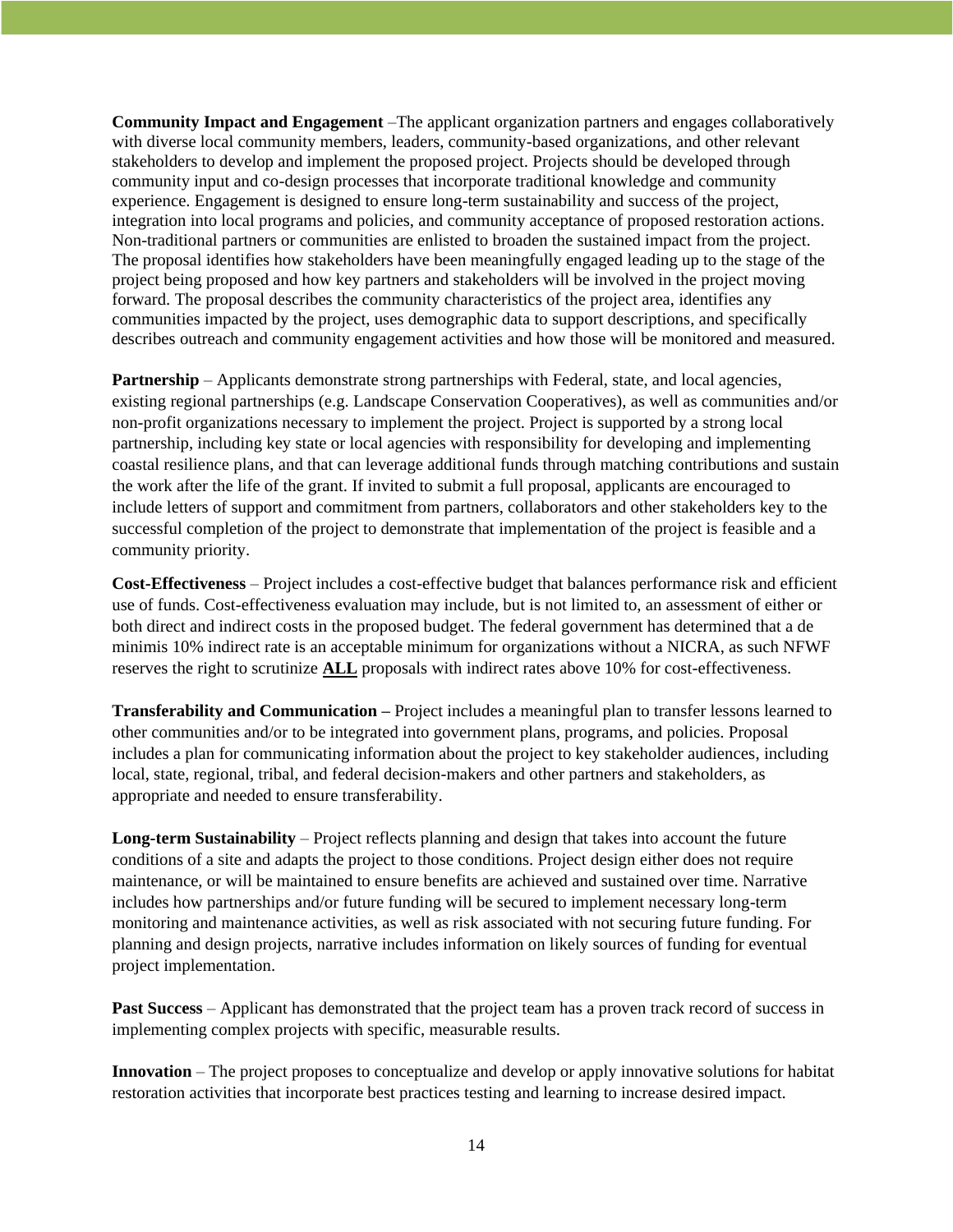Projects seeking to employ innovative thinking to approach community protection should still have nature-based solutions as part of the design.

**Scale or Comprehensiveness** – The project is at a large enough geographic scale to have an impact on reducing risks from coastal hazards. The project is comprehensive and designed for a greater impact – versus a 'demonstration' or 'pilot'-scale project. If a project is not itself large or comprehensive, then it proposes the advancement of a piece of a larger, more comprehensive effort underway. Proposals for smaller scale projects can increase their competitiveness by demonstrating the transferability of the pilot technique(s) and that the impact of the project can be scaled by replicating the approach in other communities or throughout the state or region through other plans, programs, or policies.

#### **OTHER**

**Budget** – Costs are allowable, reasonable and budgeted in accordance with NFWF's [Budget Instructions](http://www.nfwf.org/whatwedo/grants/applicants/Pages/budget-instructions.aspx) cost categories. Federally-funded projects must be in compliance with [OMB Uniform Guidance](http://www.ecfr.gov/cgi-bin/text-idx?SID=704835d27377ef5213a51c149de40cab&node=2:1.1.2.2.1&rgn=div5) as applicable. This funding opportunity will award grants of federal financial assistance funds; applicants must be able to comply with the OMB Uniform Guidance (2 CFR 200). While for-profit entities are eligible applicants, charges to a potential award may include actual costs only; recipients may not apply loaded rates or realize profit from an award of federal financial assistance funds.

**Matching Contributions** – Matching Contributions consist of non-federal cash, contributed goods and services, volunteer hours, and/or property raised and spent for the project during the Period of Performance. Larger match ratios and matching fund contributions from a diversity of partners are encouraged and will be more competitive during application review.

**Procurement** – If the applicant chooses to specifically identify proposed Contractor(s) for Services, an award by NFWF to the applicant does not constitute NFWF's express written authorization for the applicant to procure such specific services noncompetitively. When procuring goods and services, NFWF recipients must follow documented procurement procedures that reflect applicable laws and regulations.

**Applicant Demographic Information** – In an effort to better understand diversity in our grantmaking, NFWF is collecting basic information on applicants and their communities via a voluntary survey form (available in Easygrants). This information will not be shared externally or with reviewers. For more details, please see the tip sheet and the Uploads section of Easygrants.

**Publicity and Acknowledgement of Support** – Award recipients will be required to grant NFWF the right and authority to publicize the project and NFWF's financial support for the grant in press releases, publications and other public communications. Recipients may also be asked by NFWF to provide highresolution (minimum 300 dpi) photographs depicting the project.

**Receiving Award Funds** – Award payments are primarily reimbursable. Projects may request funds for reimbursement at any time after completing a signed agreement with NFWF. NFWF recognizes that organizations with more limited budgets may need an advance of funds to ensure successful implementation of a project; these applicants can contact the program staff listed in this RFP to discuss options. A request for an advance of funds can be approved on a case-by-case basis where there is an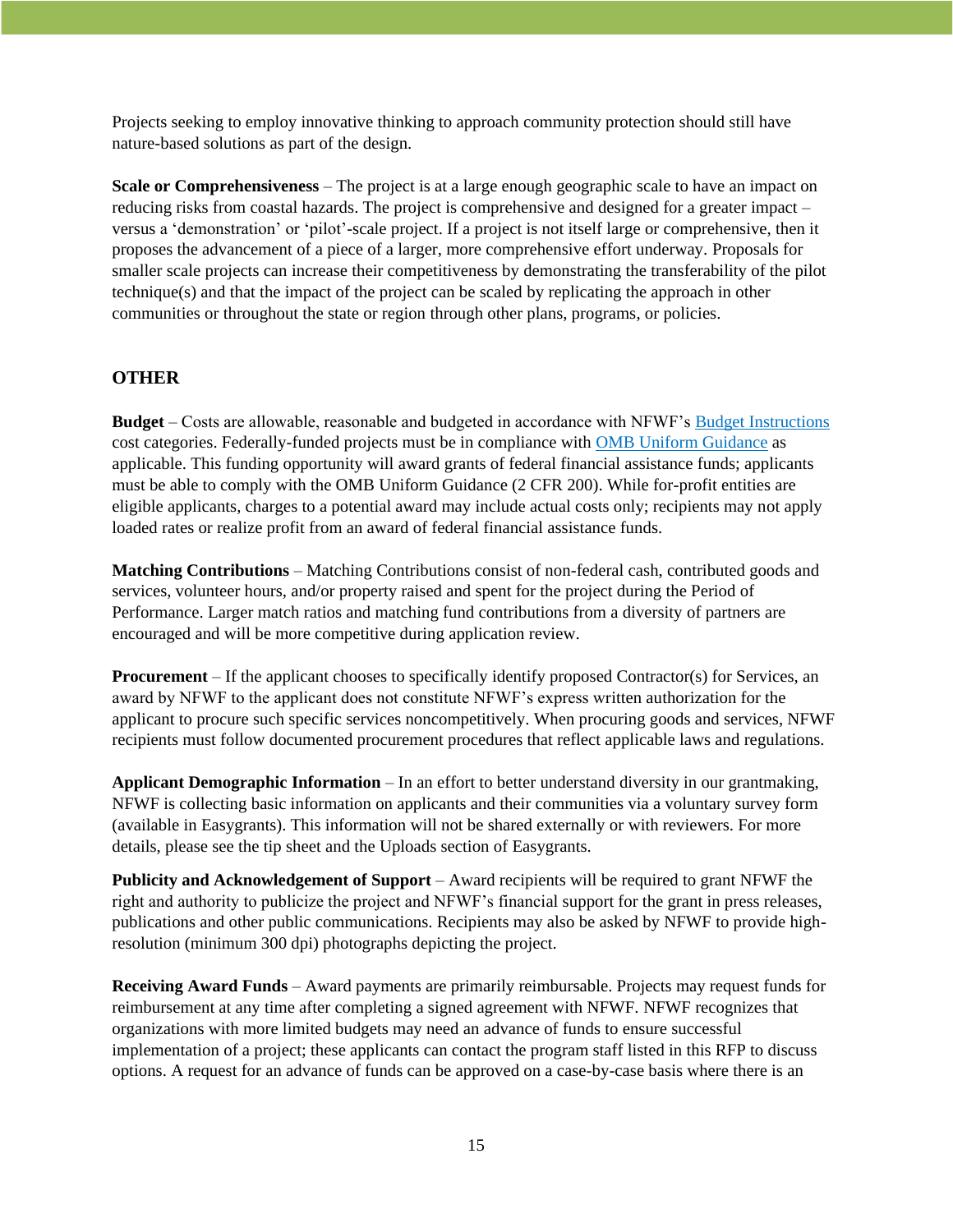imminent need of expenditure and the applicant provides details on how the funds will be used and a justification and a timeline for expected disbursement of these funds.

**Compliance Requirements** – Selected projects may be subject to requirements under the National Environmental Policy Act, Endangered Species Act (state and federal), and the National Historic Preservation Act. Documentation of compliance with these regulations must be approved prior to initiating activities that disturb or alter habitat or other features of the project site(s). Applicants should budget time and resources to obtain the needed approvals. As may be applicable, successful applicants may be required to comply with additional Federal, state, or local requirements and obtain all necessary permits and clearances.

**Quality Assurance** – If a project involves significant monitoring, data collection, or data use, grantees may be asked to prepare and submit quality assurance documentation [\(www.epa.gov/quality\)](https://www.epa.gov/quality) and must comply with [NOAA's Data Sharing Policy](https://nosc.noaa.gov/EDMC/documents/Data_Sharing_Directive_v3.0.pdf) for all environmental data. Applicants should budget time and resources to complete these tasks.

**Permits** – Successful applicants will be required to provide sufficient documentation that the project expects to receive or has received all necessary permits and clearances to comply with any Federal, state, or local requirements. Where projects involve work in the waters of the United States, NFWF strongly encourages applicants to conduct a permit pre-application meeting with the U.S. Army Corps of Engineers prior to submitting their proposal. In some cases, if a permit pre-application meeting has not been completed, NFWF may require successful applicants to complete such a meeting prior to grant award. NFWF strongly encourages applicants to conduct conversations with all relevant permitting agencies.

**Federal Funding** – The availability of Federal funds estimated in this solicitation is contingent upon the Federal appropriations process. Funding decisions will be made based on level of funding and timing of when the Federal funding is received by NFWF.

#### **TIMELINE**

Dates of activities are subject to change. Please check the [program page](https://www.nfwf.org/programs/national-coastal-resilience-fund) of the NFWF website for the most current dates and information.

| Wednesday, March 30, 2022 at 3:00 – 4:30 PM ET |
|------------------------------------------------|
| Thursday, April 21, 2022 by 11:59 PM ET        |
| End of May 2022                                |
| Tuesday June 7, 2022 at 3:00 PM ET             |
| Thursday June 30, 2022 by 11:59 PM ET          |
| Late November 2022                             |
|                                                |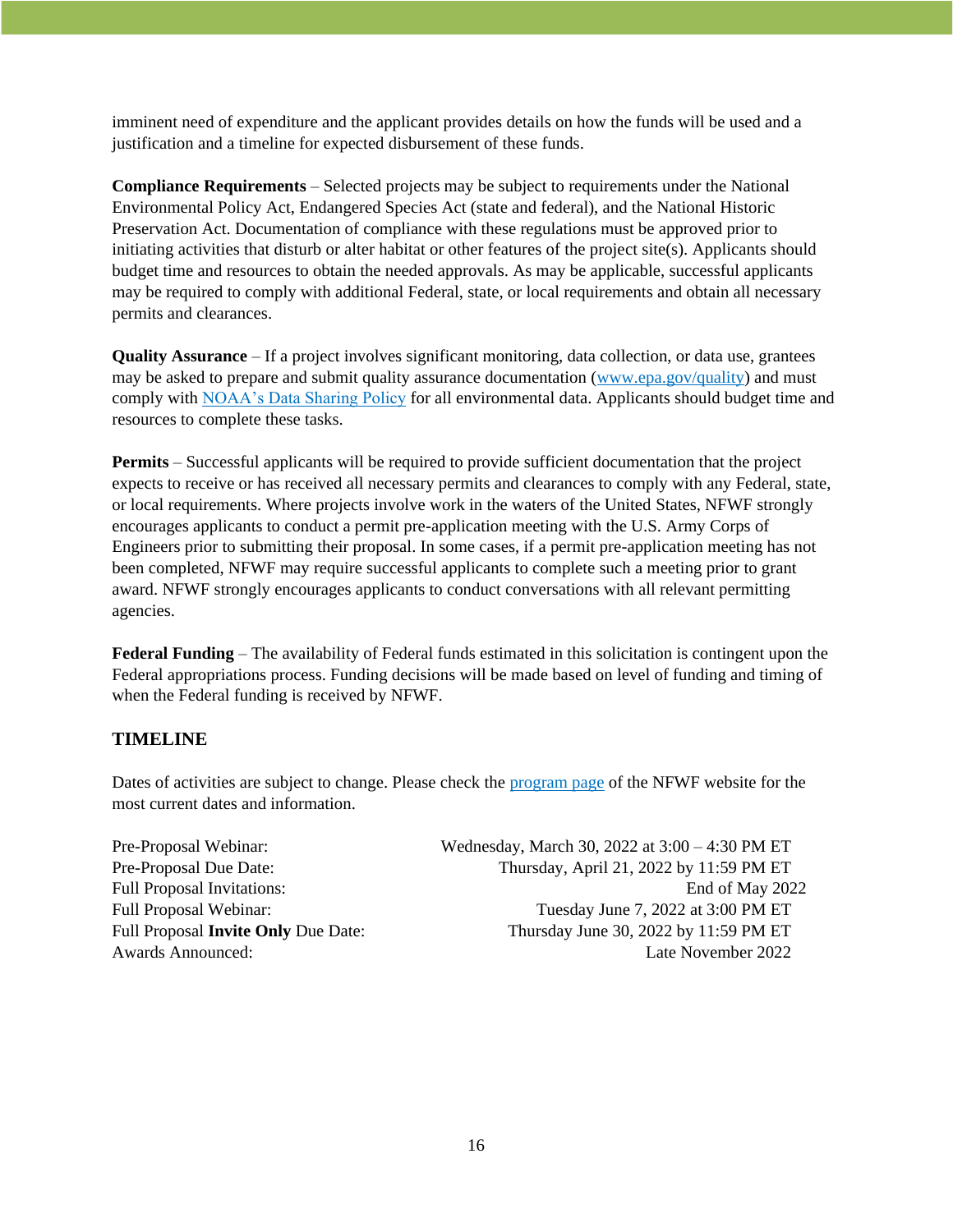# **HOW TO APPLY**

All application materials must be submitted online through the National Fish and Wildlife Foundation's Easygrants system.

- 1. Go to [https://easygrants.nfwf.org](https://easygrants.nfwf.org/) to register in our Easygrants online system. New users to the system will be prompted to register before starting the application (if you already are a registered user, use your existing login). Enter your applicant information. Please disable the pop-up blocker on your internet browser prior to beginning the application process.
- 2. Once on your homepage, click the "Apply for Funding" button, and select this RFP's "Funding Opportunity" from the list of options.
- 3. Follow the instructions in Easygrants to complete your application. Once an application has been started, it may be saved and returned to later for completion and submission.

### **APPLICATION ASSISTANCE**

A Tip Sheet is available for quick reference while you are working through your application. The Tip Sheet can be downloaded [here.](https://www.nfwf.org/sites/default/files/2022-03/2022-NCRF-Tip-Sheet-Pre-Proposal-to-Full-Proposal.pdf)

Additional information to support the application process can be accessed on the NFWF website's [Applicant Information](https://www.nfwf.org/apply-grant/application-information) page.

For more information or questions about this RFP, please contact one of the following individuals based on your question:

| If you have a question about a project idea in                                      | Please contact                                    |
|-------------------------------------------------------------------------------------|---------------------------------------------------|
| Northeastern states (ME, MA, CT, RI, NY)                                            | Lynn Dwyer - $Lym. Dwyer@nfwf.org$                |
| Mid-Atlantic states (NJ, PA, DE, MD, VA)                                            | Stephanie Heidbreder-                             |
|                                                                                     | Stephanie.Heidbreder@nfwf.org                     |
| Southeastern and Gulf States (North Carolina to                                     | Suzanne Sessine - Suzanne. Sessine @ nfwf.org     |
| Texas)                                                                              |                                                   |
| California                                                                          | Femke Freiberg – Femke Freiberg @ nfwf.org        |
| Washington and Oregon                                                               | Kate Morgan – Katherine.Morgan@nfwf.org           |
| Alaska                                                                              | Jana Doi - Jana.Doi@nfwf.org                      |
| <b>Great Lakes</b>                                                                  | Aislinn Gauchay $-\Delta$ islinn.Gauchay@nfwf.org |
| Hawaii, Caribbean and Pacific territories                                           | Michelle Pico – $Pico@nfwf.org$                   |
| General questions about this RFP or requirements                                    | Jessica Grannis – Jessica Grannis @ nfwf.org      |
| of the program and questions about the online<br>application and submission process | Arielle Mion $-\Delta$ rielle.Mion@nfwf.org       |